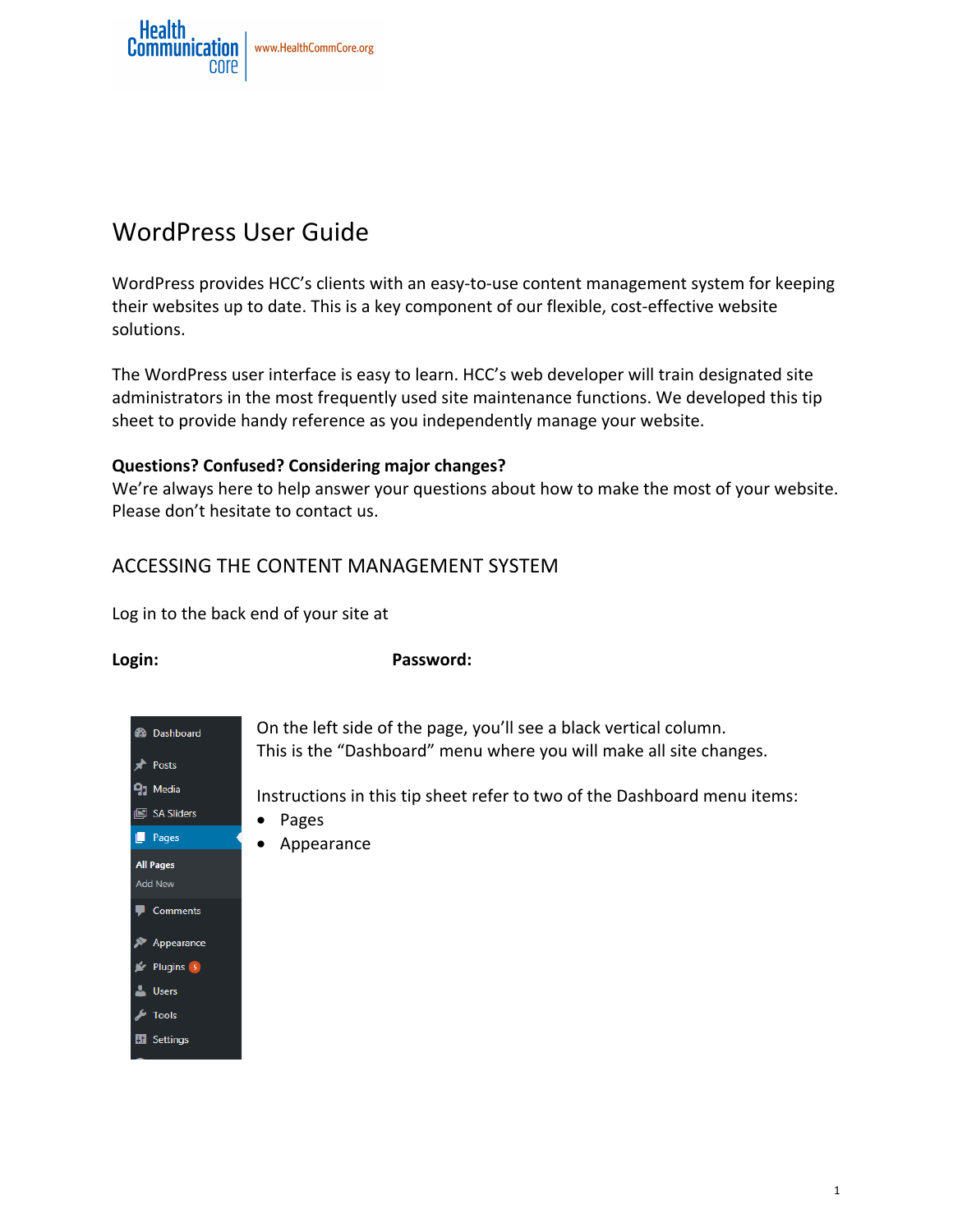

# EDITING A PAGE

In the Dashboard menu, click on "Pages," and you'll see every page of the site listed.



Hover the cursor over the title of the page you want to edit; you'll see 4 options appear below the page title. Click "Edit."

An editable version of the page will appear.

- $\bullet$  The page title appears at the top
- The page content appears in a box. At the top of the content box are familiar icons you can use to edit your page.

Paragraph \*\* - A ▼ 自 ⊘ Ω 隼 垂 う ♂  $\boldsymbol{c}$ Research on neighborhood effects on health in the United States: A systematic review of study characteristics. Arcaya M, Tucker-Seeley RD, Kim R, Schnake-Mahl A, So M, Subramanian SV. Social Science & Medicine. 2016 Nov;168:16-29. doi: 10.1016/j.socscimed.2016.08.047.

If you are pasting in text from a Word document or other source, you need to paste it in as plain text or it can cause problems with the page's formatting. To paste in as plain text:

• If you don't see two rows of icons at the top of the content box, click the "Toolbar toggle" icon (second from the farthest right in the top row of icons). The toggle icon looks like this:



• After copying the text you want to paste in, click the "Paste as text" icon with the "T" on it in the bottom row, then paste your text in. The icon looks like this:



The main body text is automatically assigned the "Paragraph" style, which is the name of the style for regular text.

#### **View changes**

| Publish |                 |
|---------|-----------------|
|         | Preview Changes |

After you make your edits, you can "Preview changes" using the grey button in the upper right of the page.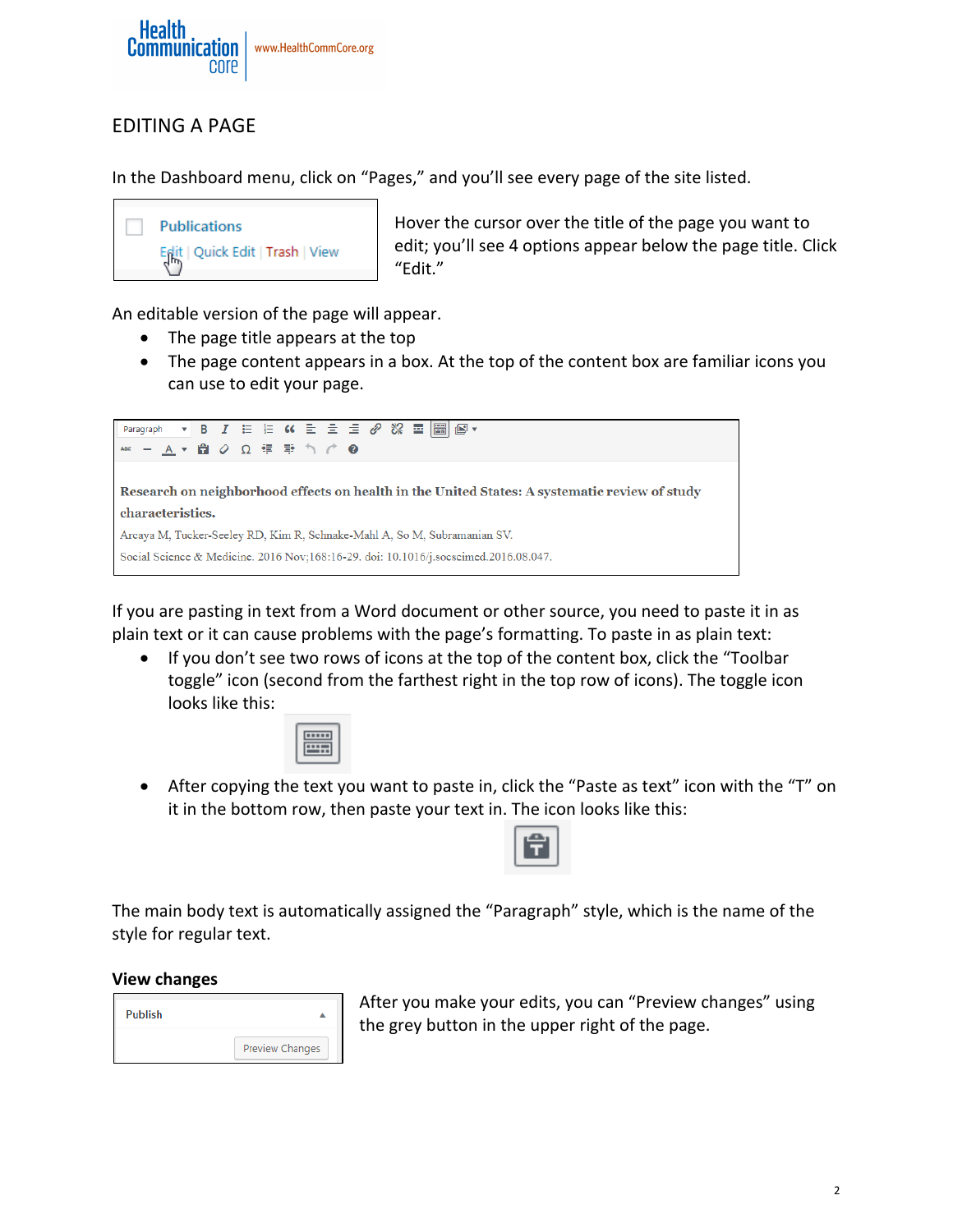



To make further edits, select "Edit page" at the stop of the screen.

#### **Save and upload changes**

| <b>Publish</b>                |                                        |
|-------------------------------|----------------------------------------|
|                               | <b>Preview Changes</b>                 |
| <b>Status: Published Edit</b> |                                        |
| Visibility: Public Edit       |                                        |
| m                             | Published on: Aug 9, 2017 @ 20:04 Edit |
| Move to Trash                 | Update                                 |

Click the blue "Update" button on the right side of the page to save and upload the changes.

If you leave the page without clicking "Update," your changes will be lost.



You may need to refresh the page to see the changes.



To return to the regular view of the site, click on the "HOME" icon in the top left of the page.

You can return to the editing dashboard by hovering over the same icon and clicking on "Dashboard" that appears in the dropdown menu.

# MORE PAGE EDITS

#### **Adding a subhead**

Type in the text you want as a sub-head as its own paragraph, hit "Enter/Return" so there's a line break, and highlight the text.



Click the down arrow in the box that says "Paragraph" in the icon bar. These are options for applying pre-formatted styles.

"Heading 1" is always reserved for a page title. Select "Heading 2" for a regular, first-level sub-head. If you need additional sub-headings underneath an H2 heading, use the next one (H2 is your first sub-head, H3 is the subhead after that, etc.).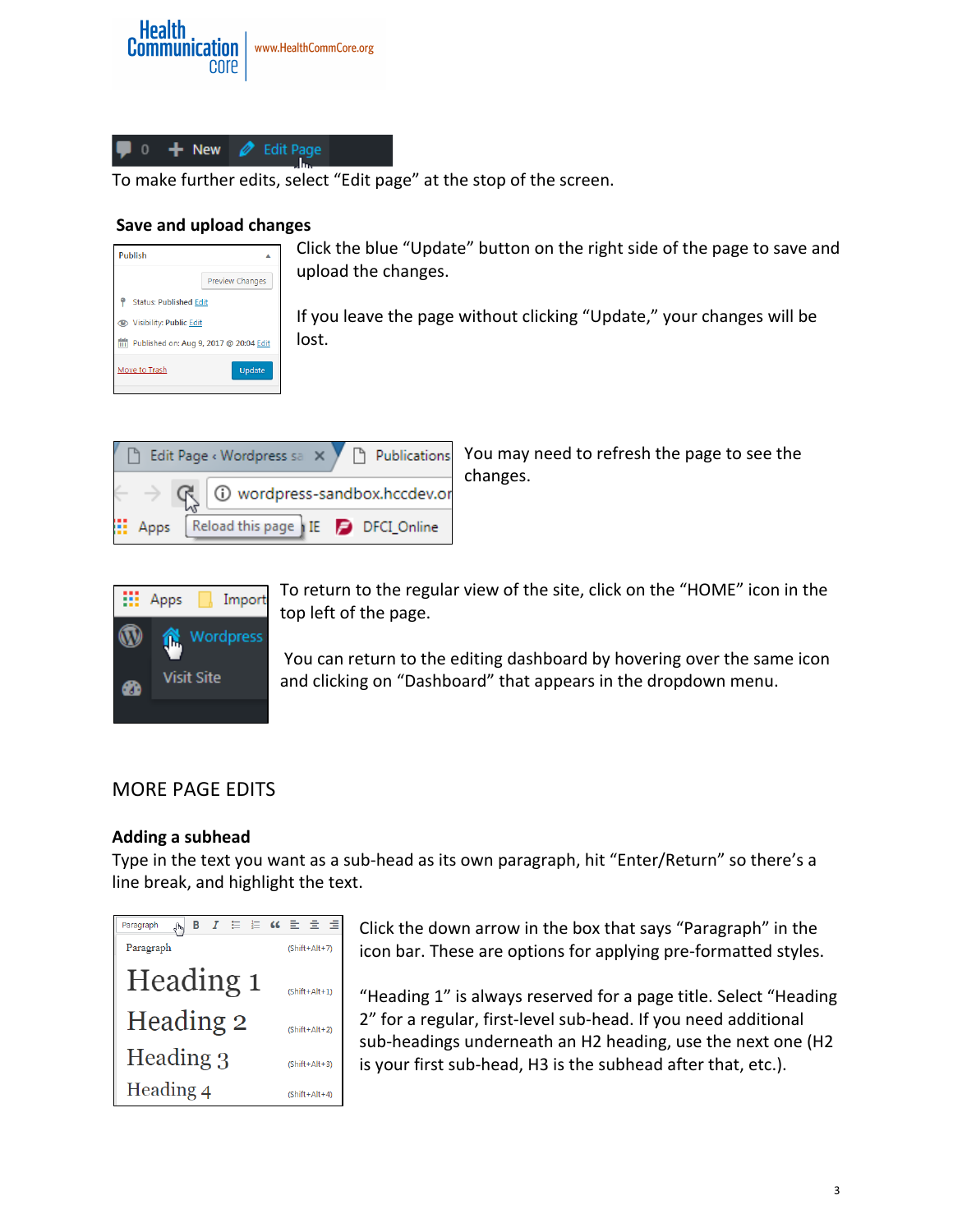

REMINDER: If you leave the page without clicking "Update," your changes will be lost.

#### **Link to another page on your website**

To create an internal link (link to another page on your site), highlight the text you want linked and click on the chain icon in the top row of icons above the page content.



| I Paste URL or type to search |  |
|-------------------------------|--|

In the box that pops up, you can either paste or type in the URL for the link or start to type the page title you want to link to

and a box will pop up with all the possible pages. After you type in the URL or click on the page you want to link to, click the arrow in the blue box to "Apply" the link. You can also click on the gear icon to the right of the blue arrow, which will show you a list of pages you can pick from, then click the blue "Update" button.

REMINDER: If you leave the page without clicking "Update," your changes will be lost.

#### **Linking to a different website**

To create an external link (link to a different website), highlight the text you want linked and click on the chain icon in the top row of icons above the page content. (See screenshot above.)

|                                                                                 | Paste URL or type to search                                                                                |                                        |
|---------------------------------------------------------------------------------|------------------------------------------------------------------------------------------------------------|----------------------------------------|
|                                                                                 |                                                                                                            |                                        |
| Insert/edit link<br>Enter the destination URL<br><b>URL</b><br><b>Link Text</b> | $\overline{\mathbf{x}}$<br>health in the United States: A systematic review of s<br>Open link in a new tab | In the box that a<br>click the blue "A |

In the box that pops up, paste or type in the URL for the link, then clink on the gear icon for "Link options."

Ippears, click "Open link in a new tab," then dd link" button at the bottom of the box.

REMINDER: If you leave the page without clicking "Update," your changes will be lost.

#### Add photos/graphics to a page

In the Dashboard menu, click on "Pages," hover the cursor over the title of the page you want to edit, and click "Edit."

Click the cursor in front of the text where you want the image to appear.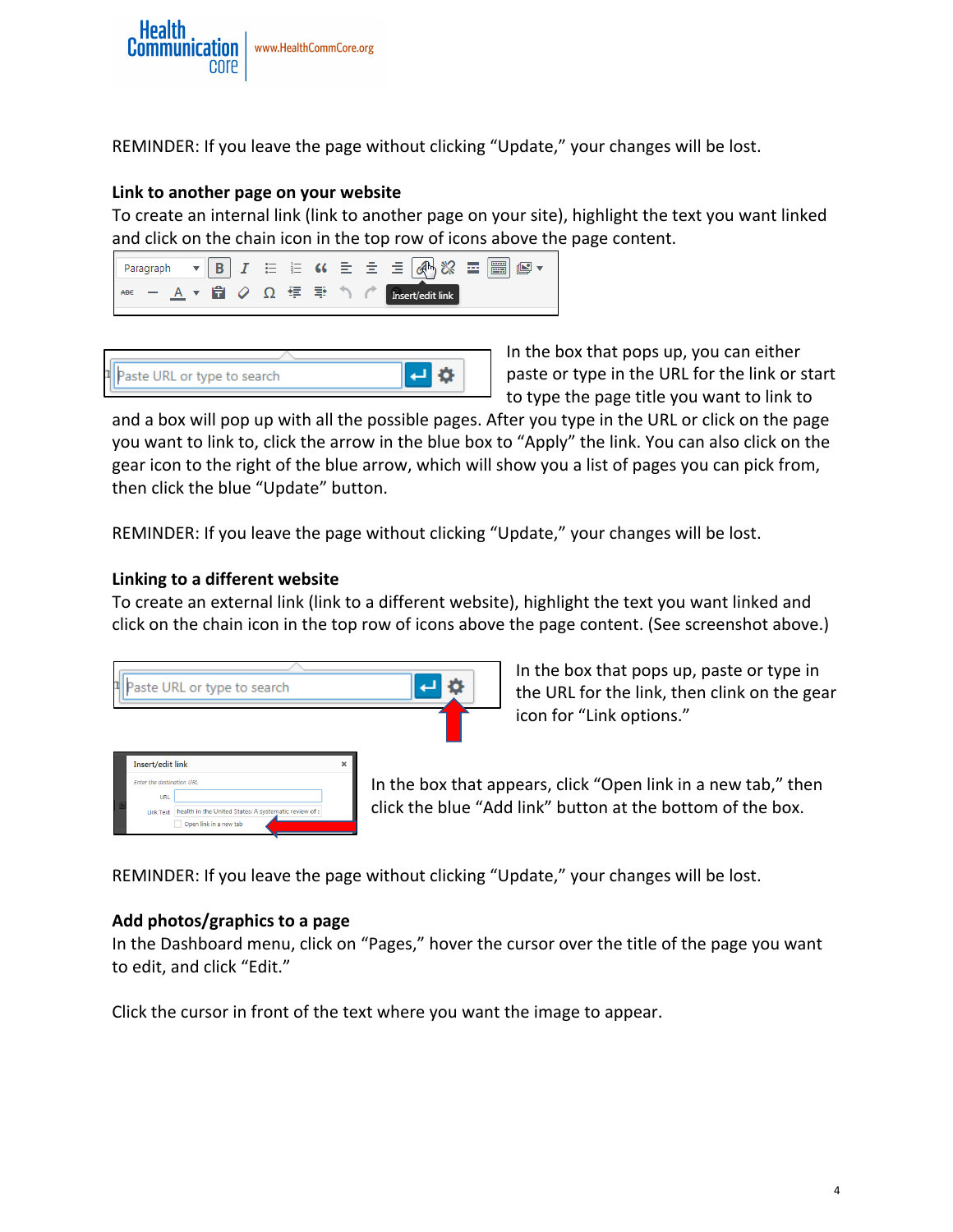



Click the "Add media" button toward the top of the page. This will open the "media library" where you can choose an image that's already been uploaded, or upload a new image.

*If the image is already uploaded:* In the "media library," click on the image to select it, then click the blue "Insert into page" button on the bottom right of the page. The image will be placed on the page.

**If the image needs to be uploaded**, click the "Upload files" link at the top of the page. You can drag and drop the image anywhere on the page to upload it, or click the "Select files" button to navigate to the image's location. After you navigate to the image, click "Open" and the image will be uploaded into the media library. Then follow the steps above for adding an image that is already uploaded.

# ADDING NEW PAGES AND MAKING MENU CHANGES

#### **Adding a new page**

| <b>Pages</b>     |
|------------------|
| <b>All Pages</b> |
| <b>Add New</b>   |

In the Dashboard menu, hover over or click on the "Pages" menu, and you'll see the option to "Add new."

Clicking "Add new" will bring up a new page to populate. You'll need to add a page title in the box indicated and content for the page.

You'll also need to decide where the page fits in the site's hierarchy—if it's a sub-page of another page and if you want it to be on the main (top) navigation menu or on a sub-navigation menu.

**If the new page is a sub-page of an existing page and needs to appear in a sub-navigation menu,** while still in the editable version of the page, click on "Page attributes" on the right of

| <b>Page Attributes</b> |  |
|------------------------|--|
| Parent                 |  |
| (no parent) $\phi$     |  |

the page. Then click on the arrows below "Parent" to select which page the new page will fall under. Finally, complete the steps in the section below, "Adding a page as a menu item." Before you leave the page, use the buttons on the right of the page to "Publish," "Save draft," or "Preview" the new page.

**If the page will not be a sub-page of any other page,** you don't need to make any changes [i.e., the "Parent" selection should be left to the default "(no parent)"]. Before you leave the page, use the buttons on the right of the page to "Publish," "Save draft," or "Preview" the new page.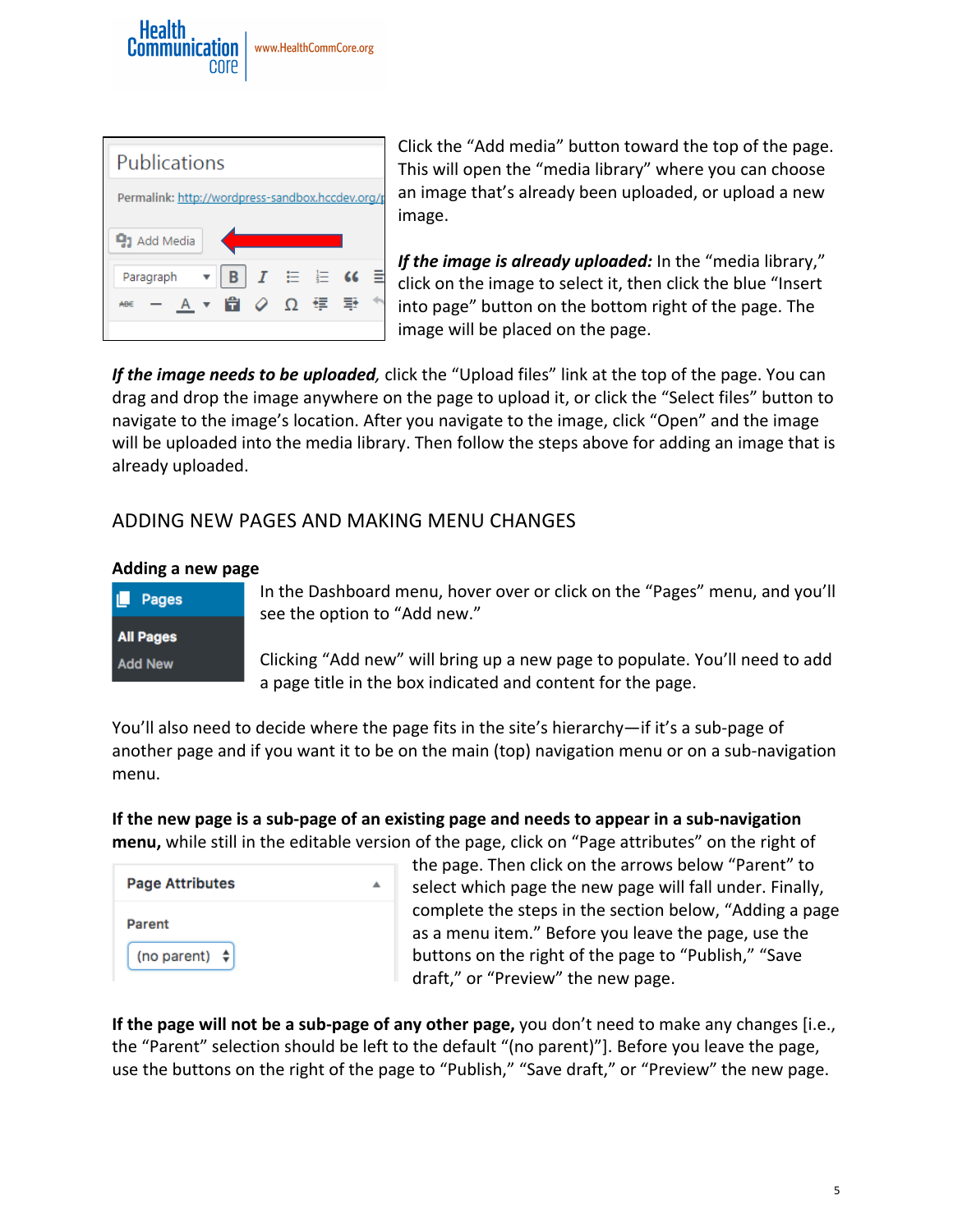

#### Adding a page as a menu item



Then, in the "Pages" section of the page, select "View all" to display all of the site's pages. Click

| Pages                              |                    |  |
|------------------------------------|--------------------|--|
| Most Recent   View All<br>Home     | Search             |  |
| Home<br><b>Publications</b>        |                    |  |
| Sample new page<br><b>Services</b> |                    |  |
| Service 1<br>Topic 1               |                    |  |
| Service 2<br><b>Select All</b>     | <b>Add to Menu</b> |  |
|                                    |                    |  |

the box next to the page you need to add as a menu item, then click the "Add to menu" button.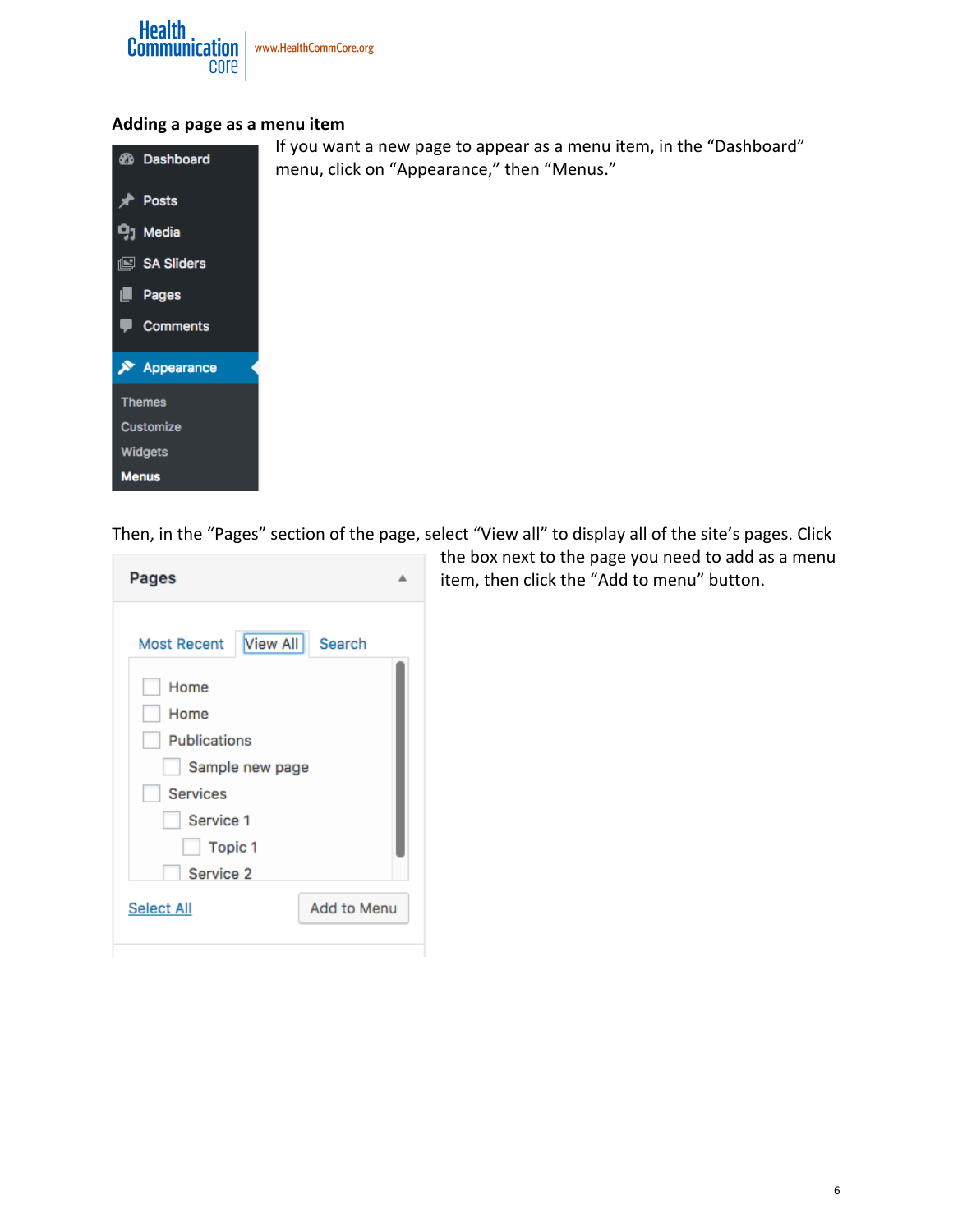

Next, in the "Menu structure" section of the page, you'll see all the pages of your site that

#### **Menu Structure**

Drag each item into the order you prefer. Click the arrow on the right of the item t-

| Home                | Page $\overline{\mathbf{v}}$   |
|---------------------|--------------------------------|
| <b>Services</b>     | Page $\overline{v}$            |
| Service 1 sub item  | Page<br>$\overline{\mathbf v}$ |
| Topic 1 sub item    | Page<br>ľ                      |
| Service 2 sub item  | Page<br>$\overline{\mathbf v}$ |
| <b>Staff</b>        | Category ▼                     |
| <b>Publications</b> | Page<br>▼                      |
| <b>News</b>         | Category<br>▼                  |

appear on a menu, and their order and structure. The page you just added as a menu item should appear at the bottom of the menu list.

To change where it appears and/or to make it a sub-navigation menu item, just click on the page's box and drag it to the place you want it. If it's a subpage, drag it slightly to the right to indent it and to indicate it's a subpage (or further to the right for a subsub-page below an existing sub-page).

When you are finished, click the blue "Save menu" button on the right of the page, or your menu changes won't be applied/saved.

#### **Changing menu order**

In the "Dashboard" menu, click on "Appearance," then "Menus." In the "Menu structure" section of the page (see previous screenshot), you'll see all the pages of your site that appear on a menu, and their order and structure.

To change the order of menu items, in the "Menu structure" box, just click on the box of a page you want to move, and drag it to the place you want it.

To make a page a sub-navigation menu item of another page, drag it slightly to the right to indent it and to indicate it's a sub-page (or further to the right for a sub-sub-page of an existing sub-page). You'll also need to go into the editable version of the page and select the "Parent" of the page in the "Page attributes" box (see "Adding a new page" for screenshots and more detailed information).

When you are finished, click the blue "Save menu" button on the right of the page, or your menu changes won't be applied/saved.

#### **Changing menu names and removing a page as a menu item**

In the "Dashboard" menu, click on "Appearance," then "Menus." In the "Menu structure" section of the page (see previous screenshot), you'll see all the pages of your site that appear on a menu and their order and structure.